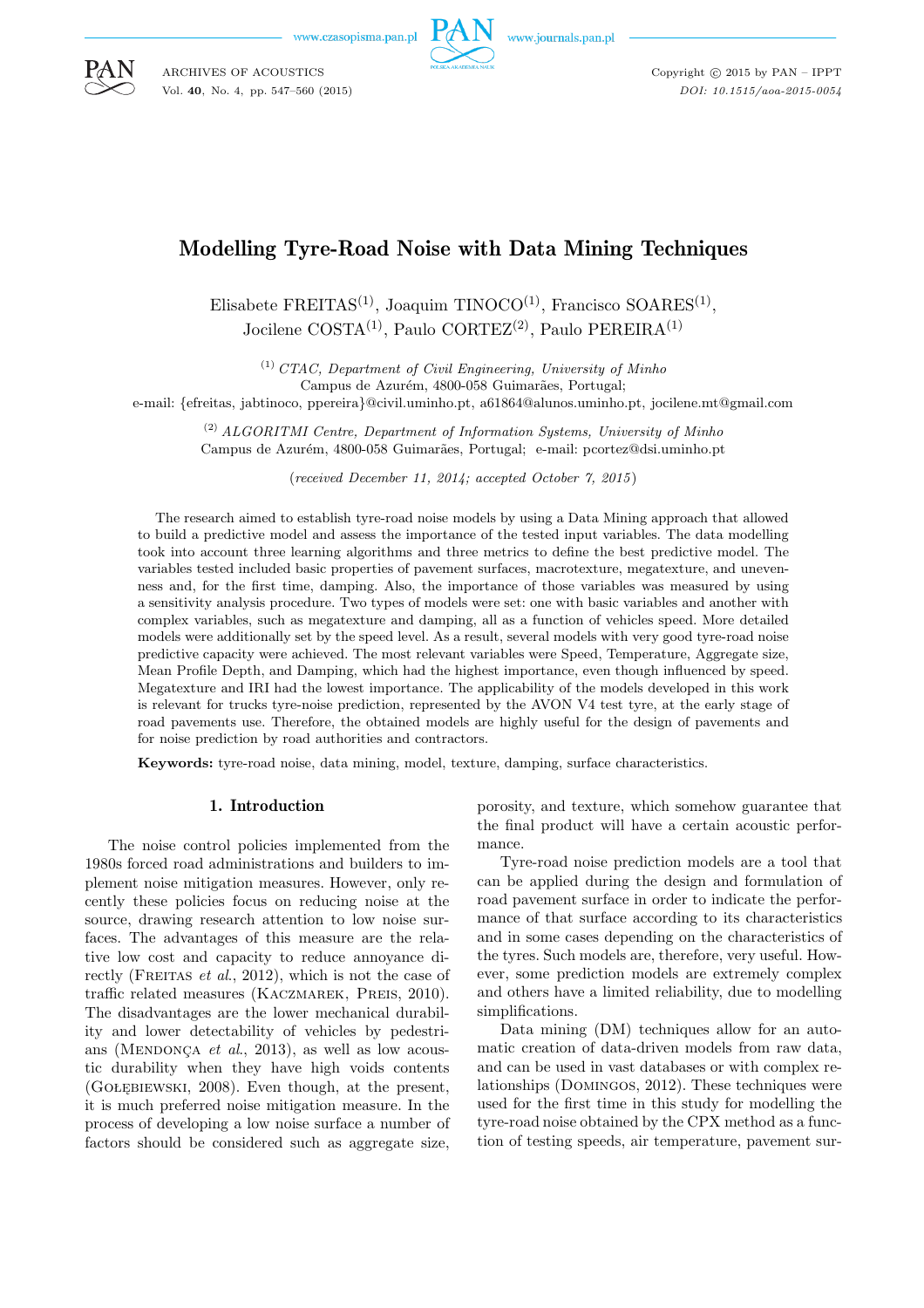face characteristics such as texture spectrum and evenness, and noise related characteristics such as sound absorption and damping.

In this work, three different DM learning algorithms were applied to model tyre/road noise. Also, three metrics were used to select the best predictive model. Moreover, based on a detailed sensitivity analysis, the relative importance of each variable integrated in the models was determined.

This paper is organized as follows. Section 2 briefly discusses the methods of assessment of noise and tyreroad prediction models. Next, in Sec. 3 the data modelling methodology is presented. Then, Sec. 4 describes materials and methods. Next, Sec. 5 details the adopted dataset. Then, the experiments conducted are presented and analysed in Sec. 6. Finally, the main conclusions are drawn in Sec. 7.

#### 2. Tyre-road noise modelling overview

A model to predict the tyre-road contact noise should integrate parameters describing the road pavement surface and the tyre. The interaction mechanisms between pavement surface and tyre are complex, which makes the use of extremely complicated mathematical expressions to model them difficult. So there are models able to predict noise simulating only some of its mechanisms and others to simulate all mechanisms. These models can be classified into simple empirical models, semi-empirical and theoretical models, and complete models (SANDBERG, EJSMONT, 2002).

The simple empirical models simulate the impact of tread blocks on the road surface or simulate the noise due to pavement characteristics, or both, which is the case of the model developed by Mak and Hung (2014). The semi-empirical and theoretical models can predict noise considering air pumping and vibration of the tyre carcass. One example of such models is that improved by Larsson (2002). Another reference model is the TINO model because it considers realistic vehicle operating conditions (SANDBERG, EJSmont, 2002). The complete models, such as TRIAS, are based on tyre characteristics such as size, material, and thread pattern, and on pavement surface characteristics such as aggregate size, the bitumen percentage, layer density, and type. This information is used in sub-models to simulate the pavement surface and all the mechanisms of generation and propagation of noise. Another example of complete models is the Deufrako model, developed jointly by France and Germany, which was based on Speron (Statistical Physical Explanation of Rolling Noise). This model considers tyre visco-elastic characteristics and a noise propagation prediction module close to buildings facades. It was adapted to be used as a design tool (DEUFRAKO, 2009).

## 3. Data mining definition and application to road transportation/highway engineering

The capability to automatically learn from data is a very attractive approach to extract useful knowledge. Therefore, in the last decades the use of data mining (DM) has spread rapidly throughout computer science and beyond. In effect, DM techniques have been applied successfully in different knowledge domains, e.g., web search, spam filters, recommender systems, and fraud detection (Domingos, 2012). Taking advantage of its strong flexibility to deal with high dimensionality problems, DM techniques were applied to solve complex problems in the civil engineering field as well (Tinoco *et al.*, 2014; Gomes Correia *et al*., 2013; Miranda *et al*., 2011; Chou *et al.*, 2011).

Also known as Knowledge Discovery in Databases (KDD), Analytics and more recently Data Science, DM can be defined as a nontrivial process of identifying valid, novel, potentially useful, and ultimately understandable patterns in data (FAYYAD *et al.*, 1996b). The term "nontrivial" means that some search or inference is involved. This means that DM is not a straightforward computation of predefined quantities, such as computing the average value of a set of numbers. DM is interactive and iterative, involving numerous steps with many decisions made by the user (FAYYAD *et al.*, 1996a). The full DM process can be resumed in five main steps: data selection, pre-processing, transformation, modelling, and interpretation.

Thus, DM is an area of computer science that lies at the intersection of statistics, machine learning, data management and databases, pattern recognition, artificial intelligence, and other areas. DM allows finding trends and relationships between variables with the objective of predicting their future state.

Despite their potential, DM techniques are not yet widely used in transportation. There are a few examples of application of DM techniques such as Pavement Management Decision Making (Zhou *et al*., 2010), pavement classification (Taylor *et al*., 2012), and predicting road traffic noise, as discussed in KUMAR *et al.* (2012), which lead to a probable successful application of DM to tyre-road noise modelling.

#### 4. Materials and methods

#### *4.1. Selection of testing sites*

This study considered nine 200 m long straight road sections, located in national roads, covering a wide set of pavement surfaces used in Portugal, whose superficial layers are described as follows:

- Open texture asphalt, OTA, (1 section);
- Gap graded asphalt rubber medium rubber percentage, GGARm, (1 section);
- Gap graded asphalt rubber, GGAR,  $(2 \text{ sections})$ :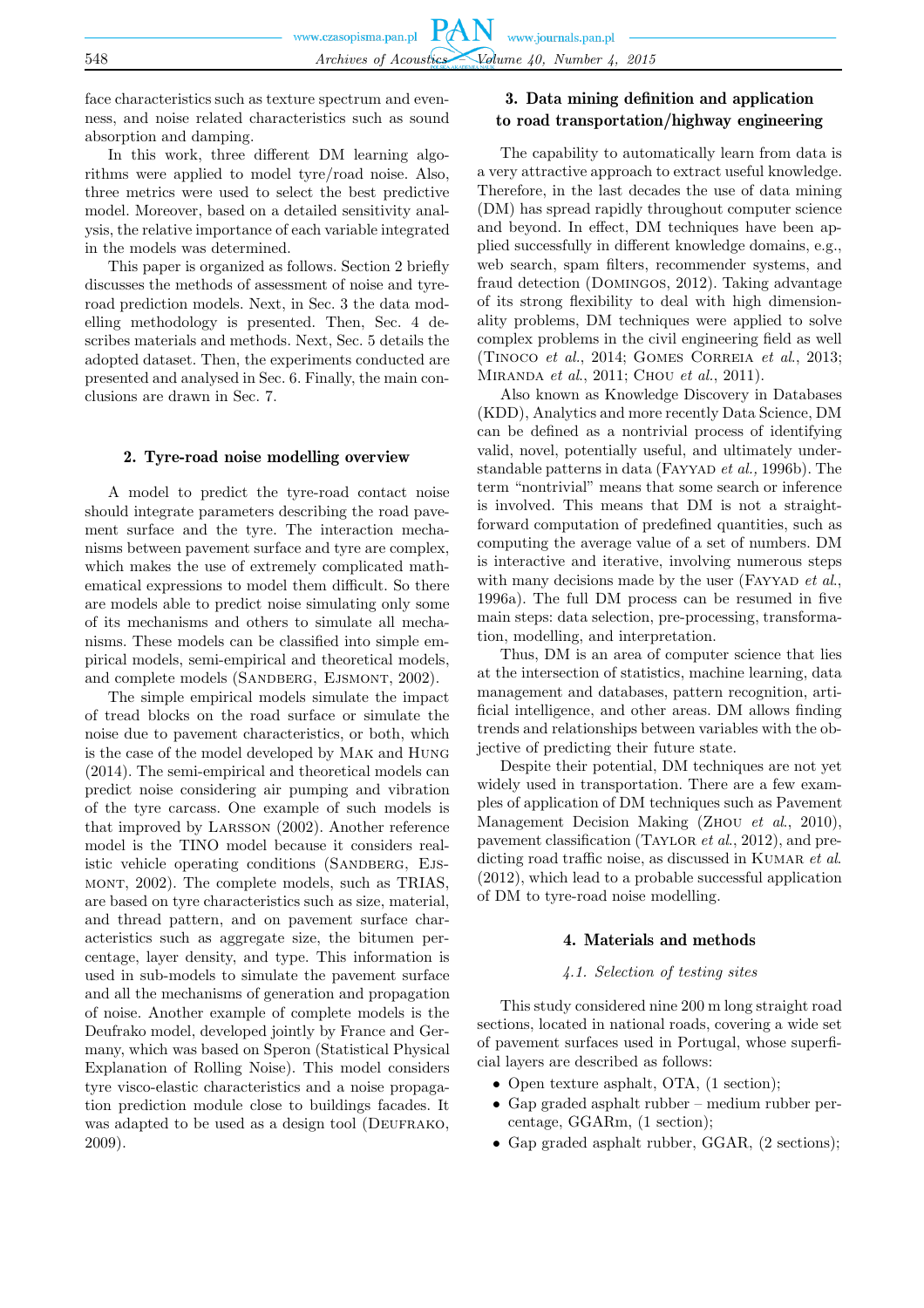a)

b)

- Dense asphalt, DA,  $(2 \text{ sections})$ ;
- Slurry seal, SS,  $(2 \text{ sections})$ ;
- Open graded asphalt, OGA, (1 section).

## *4.2. Selection of model variables*

The target dependent variable is the noise level. The independent variables of the model are related to vehicle's travel characteristics (speed  $-V$ ), climatic conditions (air temperature – *Temp*), test tyre and surface characteristics (unevenness, texture, absorption, damping). These data were obtained by the following tests:

- Tyre-road noise, measured by the close proximity method (CPX) in sections of 10 m;
- Unevenness obtained through a high-speed profilometer every 10 m;
- Surface texture obtained through a high-speed profilometer every 10 m;
- Sound absorption measured through an impedance tube, constructed for measurements on road pavements (FREITAS *et al.*, 2010), every 10 m;
- Damping, measured every 10 m.

Following, the selected variables are described after a brief presentation of the test methods.

## *4.2.1. Tyre-road noise*

Currently there is a set of methods for assessing tyre-road noise (e.g. ISO 11819-1, 1997 and ISO CD 11819-2, 2000). From the point of view of the road network management, the most interesting method is the CPX one, because it is carried out at traffic speeds and enables the measurement of an equivalent noise level on a spatial rather than temporal basis, as it is a common practice for the evaluation of the functional quality of pavements at a network level. Therefore, this method was adopted in the study. Supported by two microphones' assemblage installed on a wheel, as shown in Fig. 1a, the equivalent noise level  $(L)$  was recorded for a base length of 10 m at speeds between 30 km/h and 90 km/h.

AVON V4 was used as the test tyre, being representative of truck tyres as recommended in (MORGAN *et al*., 2009). The air and the surface temperatures were recorded due to their influence on tyre-road noise (Bueno *et al.,* 2011), but they were not used for correction of noise levels. Instead, the air temperature was considered a model variable.

## *4.2.2. Surface texture*

Surface texture ranges that influence tyre-road noise are within the macrotexture and megatextura ranges (SANDBERG, EJSMONT, 2002). Macrotexture is defined by the deviation of a pavement surface from a true planar surface with the characteristic dimensions



sessment tests: a) configuration of microphones coupled to tyre; b) CPB test method; c) field sound absorption test; d) mechanical impedance test.

along the surface of 0.5 mm to 50 mm, corresponding to texture wavelengths with one-third-octave bands including the range from 0.63 mm to 50 mm of centre wavelengths. Similarly, megatexture corresponds to dimensions along the surface of 50 mm to 500 mm, including one-third-octave from 63 mm to 500 mm. These parameters were calculated by a routine devel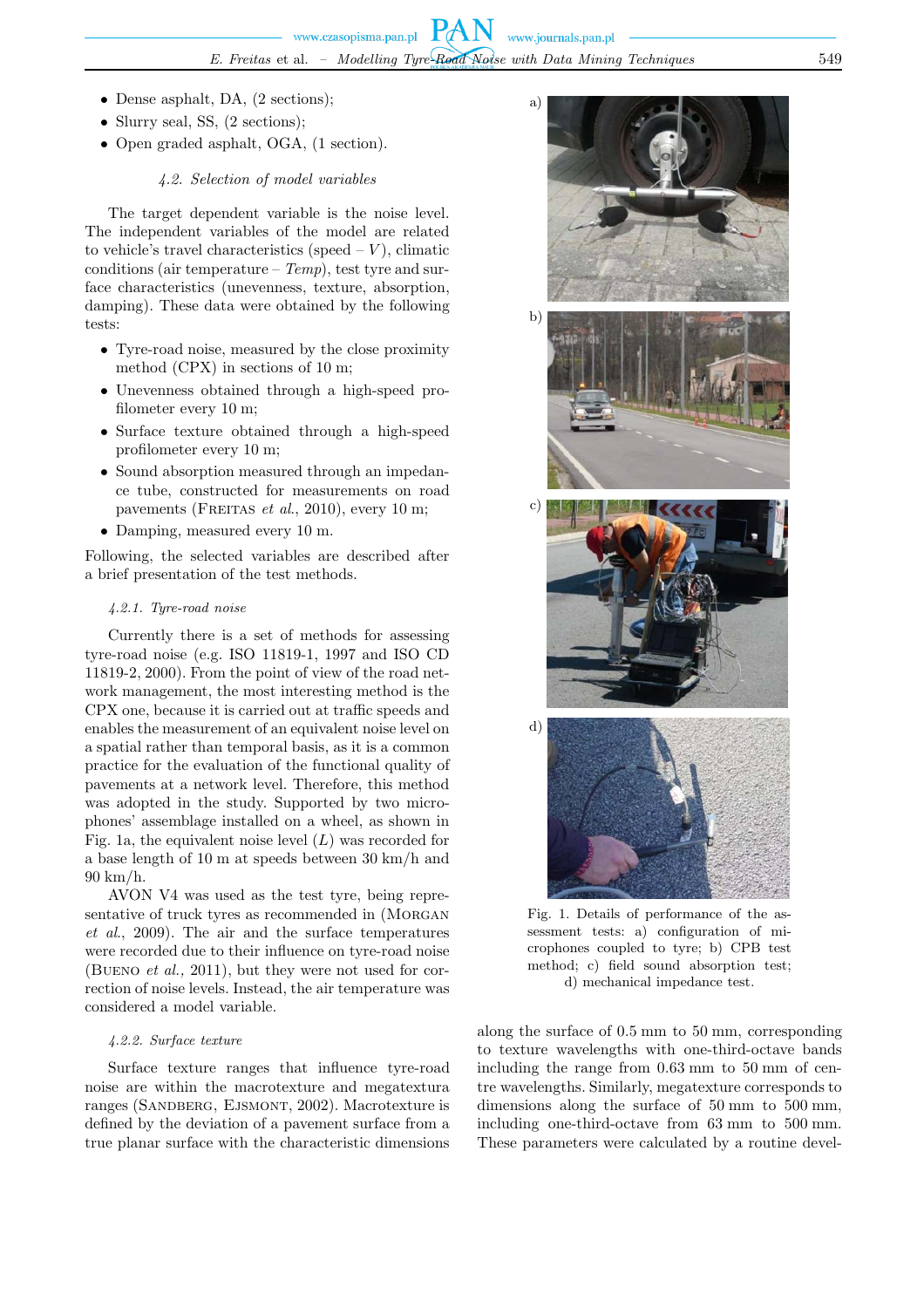oped in  $\text{MATLAB}^{\circledR}$ , which returns the texture level spectrum as a function of spatial frequency, every 10 m. In each section, the input data was the surface profile acquired by a high speed profilometer (Fig. 1b).

The variables extracted were the ones recommended in the standard ISO 13473-5 (2009) to characterize megatexture, as described below:

- *Ltx63* is the texture profile level in the octave band with a 63 mm centre wavelength;
- *Ltx500* is the texture profile level in the octave band with a 500 mm centre wavelength;
- *Lme* is the texture profile level in the full range of megatexture (between 63 mm and 500 mm).

The variables chosen to characterize macrotexture were the mean profile depth (*MPD*), obtained according to EN ISO 13473-1 (2004), and Route Mean Square (*RMS*), as these texture parameters are acquired frequently. The maximum aggregate size (*Dmax*) was also considered.

#### *4.2.3. Unevenness*

Unevenness or Roughness is defined as the deviation of a surface from the true planar surface with characteristic dimensions that affect vehicle dynamics and ride quality, as it is expressed through the parameter International Roughness Index (*IRI*). *IRI* is calculated from a measured longitudinal road profile by accumulating the output from a quarter-car model and dividing by the profile length to yield an overall roughness index with units of a slope (Sayers, 1995). It is defined as a characteristic of the longitudinal profile of a travelled wheel track and summarizes the roughness qualities impacting on vehicle response. For this work the base length adopted to calculate *IRI* was 10 m, to be consistent with other characteristics.

#### *4.2.4. Sound absorption*

The sound absorption was measured with a selfmade impedance tube where two microphones were coupled as described in (Freitas *et al*., 2010). This tube has an open end which is placed on the road surface as shown in Fig. 1c. The absorption coefficient was calculated from the acoustic impedance for the frequency range from  $250$  Hz to  $2.5$  kHz  $(1/3)$  octave band).

The maximum absorption frequency peak depends on thickness and porosity of each pavement surface material. In surfaces with reduced porosity (voids content nearby 5% of the total volume) this peak occurs at frequencies above 2000 Hz (Raimundo *et al*., 2010), which interferes little with human hearing. As the location of absorption peak is highly variable and may occur out of the test limits, the parameter selected to characterize absorption was the arithmetic average of the absorption coefficient (*Absm*) from 250 Hz to  $2.5$  kHz  $(1/3$  octave band).

### *4.2.5. Damping*

Damping is a measure of energy dissipation within a structure. It can be obtained from the frequency response function (FRF), which is the ratio of a specific response (output) measured at a point i and excitation (input) caused at point  $j$  of the structure, both measured simultaneously. To obtain the FRF an instrumented hammer and accelerometer were utilized (Fig. 1d). The impact point was set as close as possible from the accelerometer.

The bandwidth method can be used to estimate the relative modal damping in a system with multiple degrees of freedom and spaced resonant frequencies, assuming that in each band of the resonance, response is dominated by the respective mode and the contribution of the other modes is irrelevant (Ewins, 2000), which is the case for road materials. To determine the damping ratio  $\xi$  of frequencies  $\omega A$  and  $\omega B$  which define the bandwidth  $\Delta \omega = \omega_A - \omega_B$ , an approximate expedited solution was used assuming that  $\xi \ll 1$  (Eq. (1)).

$$
\xi_i = \frac{\omega_{B_i} - \omega_{A_i}}{\omega_{B_i} + \omega_{A_i}},\tag{1}
$$

A and B are located at frequencies where the magnitude is  $1/\sqrt{2}$  the value of the maximum magnitude of the resonance frequency (Chopra, 1995).

The values of resonance frequencies and damping were obtained, every 10 m, from the average of three frequency response functions (FRF) (three successive impacts), with a coherence above 95%.

For each test surface the average values of damping in each 1/3 octave band were determined. From these values, regression curves were set to estimate the damping between 500 Hz and 3500 Hz. Based on the analysis of these curves, the frequencies of 800 Hz and 2000 Hz and the corresponding damping ratio were selected for the modelling.

#### *4.3. Modelling, evaluation, and prediction*

To model tyre-road noise, three different DM regression algorithms were applied, namely: Multiple regression (MR), Artificial Neural Network (ANN), and Support Vector Machine (SVM).

The MR model was used in this work essentially as a baseline comparison. It is a simple statistical technique that allows predicting the dependent variable based on a linear combination of one or more independent variables. Due to its additive nature, this model is very easy to interpret and it is widely used in regression tasks.

ANNs is a computational technique inspired by the nervous system structure of the human brain (Kenig *et al*., 2011). This technique has shown a high performance in modelling complex nonlinear mappings and is robust in exploration of scatter data. It is particularly useful for problems that do not have an an-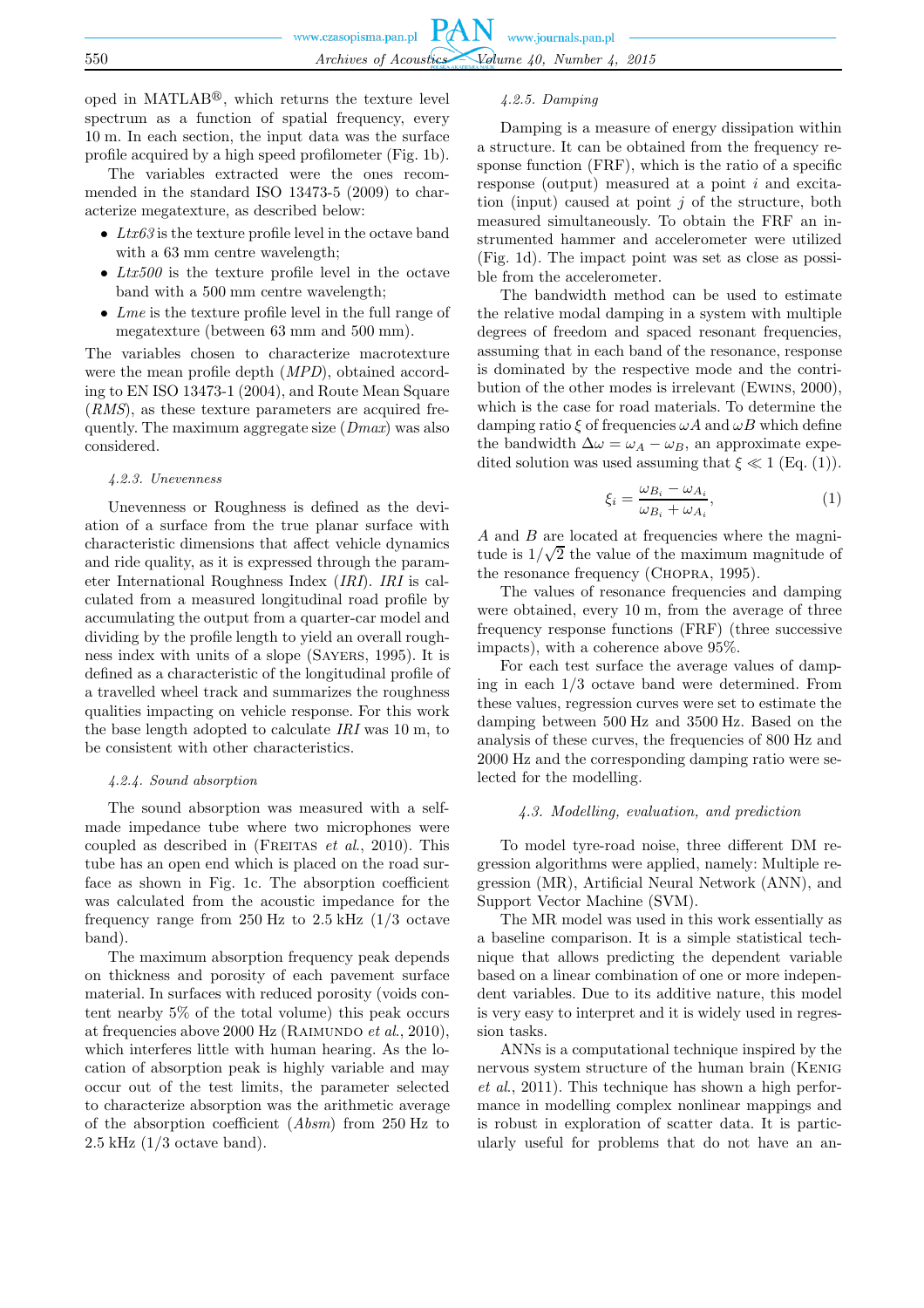alytical formulation or where explicit and accessible knowledge does not exist. In the present work, the ANN consists in a fully connected multilayer perceptron (ERTEL, 2009), with one hidden layer with  $H$  processing units, bias connections, and logistic activation functions  $1/(1+e^{(-x)})$ . To find the best value for H, a grid search within the range  $\{2, 4, \ldots, 10\}$  under an internal (i.e., applied over training data) 10-fold cross validation was used (HASTIE *et al.*, 2009). During this grid search, the  $H$  value that produces the lowest mean absolute error is selected and then the selected ANN is retrained with all training data.

SVM (Steinwart, Christmann, 2008) was initially proposed for classification tasks (i.e., to model a discrete labelled output) by Vladimir Vapnik and his co-workers (Cortes, Vapnik, 1995). Later, after the introduction of an alternative loss function, called  $\varepsilon$ insensitive loss function, it was possible to apply SVM to regression problems (SMOLA, SCHÖLKOPF, 2004). When compared with other types of base learners, SVM represents a significant enhancement in functionality. The supremacy of SVM lies in their absence of local minima in the learning phase as well as in their use of non-linear kernel functions (SCHÖLKOPF, SMOLA, 2002) that implicitly map inputs into high dimensional feature spaces (HAMEL, 2009). These attractive features and promising empirical performance are responsible for its gain of popularity. In the present work the popular Gaussian kernel was adopted. To reduce the search space, we adopted the heuristics proposed in Cherkassky and Ma (2004) to set the complexity penalty parameter, C=3, and the size of the insensitive tube,  $\varepsilon = \hat{\sigma}/\sqrt{N}$ , where  $\hat{\sigma} = 1.5/N \cdot \sum_{i=1}^{N}$  $\sum_{i=1}^{N} (y_i - \widehat{y}_i)^2,$  $y_i$  is the measured value,  $\hat{y}_i$  is the value predicted by a 3-nearest neighbor algorithm, and N is the number of examples. The most important SVM parameter, the kernel parameter  $\gamma$ , was set using a grid search within  $\{2^{-15}, 2^{-13}, \ldots, 2^3\}$ , under the same 10-fold internal cross validation scheme.

Before fitting the ANN and SVM models, the data attributes were standardized to a zero mean and one standard deviation. Then, before analysing the predictions, the outputs were post-processed with the inverse transformation (HASTIE *et al.*, 2009).

In a regression task, the main goal is to induce a model that minimizes the error measurement between observed and predicted values considering N examples. For this purpose three common metrics were calculated (Tinoco *et al*., 2011): mean absolute deviation (MAD), root mean squared error (RMSE), and coefficient of correlation  $(R^2)$ . The first two metrics should present low values and  $R^2$  should be close to the unit value.

The model generalization performance was accessed by 5 runs under a cross-validation  $(k$ -fold = 100) approach (Hastie *et al*., 2009), where the data

 $(P)$  are randomly sampled into k mutually exclusive subsets  $(P_1, P_2, \ldots, P_k)$ , with the same length. Training and testing is performed  $k$  times and the overall error of the model is taken as the average of the errors obtained in each iteration. Under this scheme, all of the data are used for training and testing. Yet, this method requires approximately  $k$  (the number of subsets) times more computation, because  $k$  models must be fitted.

Additionally to the model performance, it is also important to extract human understandable knowledge from the data-driven model. Since several of the tested DM models are complex (e.g. ANN and SVM), in this work we use a novel visualization approach based on a sensitivity analysis (SA) procedure (Cortez, Embrechts, 2013). SA is a simple method that is applied after the training phase and it measures the model responses when a given input is changed, allowing to quantify the relative importance of each attribute, as well as its average effect on the target variable. In particular, we applied the global sensitivity analysis (GSA) method (CORTEZ, EMBRECHTS, 2011) which is able to detect interactions among input attributes. This is achieved by performing a simultaneous variation of  $F$  inputs (that can range from 1, one dimensional SA, denoted as 1-D, to I, I-D SA). Each input is varied through its range with Z levels and the remaining inputs are kept fixed to a b baseline value. In this work, we set  $Z = 12$ , which allows an interesting detail level under a reasonable amount of computational effort, and b as the average input variable value. First, the DM model is fit to the whole dataset. Then, the GSA algorithm is applied to the DM model, being the respective sensitivity responses stored. Next, using these responses, two important visualization techniques can be computed. The input importance bar plot shows the relative influence of each input in the model (from 0% to 100%). The rational of SA is that the higher the changes produced in the output, the more important the input is. To measure this effect, following the suggestion of CORTEZ and EMBRECHTS (2011), we adopted the gradient metric:

$$
g_a = \sum_{j=2}^{Z} |\widehat{y}_{a,j} - \widehat{y}_{a,j-1}| / (Z - 1), \qquad (2)
$$

where a denotes the input variable under analysis,  $\hat{y}_{a,j}$ is the sensitivity response for  $x_{a,j}$ . After computing the gradient for all inputs the relative importance  $(R_a)$  is calculated using:

$$
R_a = g_a / \sum_{i=1}^{I} g_i \cdot 100\%, \qquad (3)
$$

To analyse the average impact of a given input  $x_a$  in the fit model, the variable effect characteristic (VEC) curve can be used, which plots the attribute  $Z$  level values  $(x\text{-axis})$  *versus* the SA responses  $(y\text{-axis})$ . Be-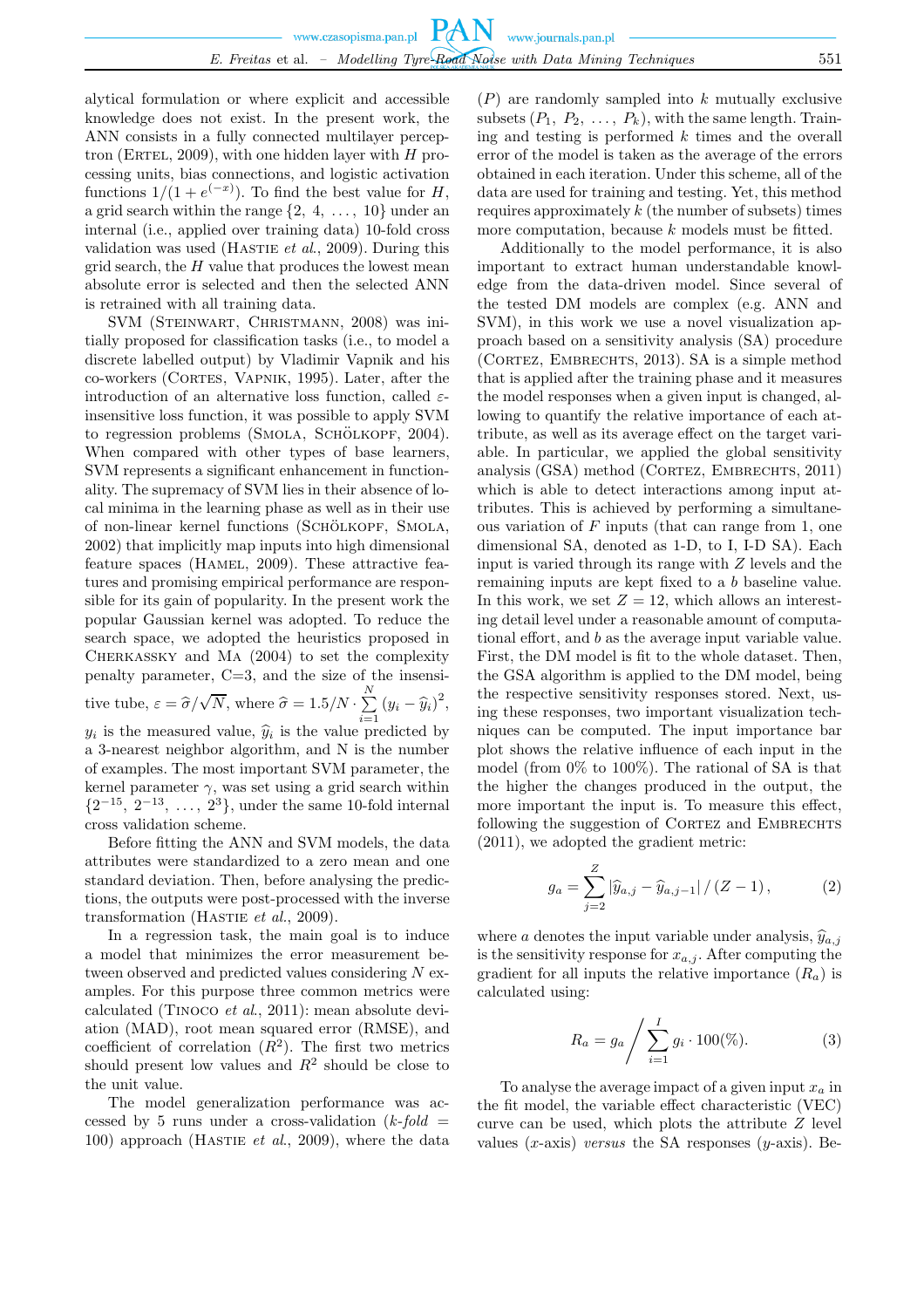tween two consecutive  $x_{a,j}$  values, the VEC plot performs a linear interpolation. To enhance the visualization analysis, several VEC curves can be plotted in the same graph. In such case, the  $x$ -axis is scaled (e.g., within  $[0,1]$  for all  $x_a$  values. Similarly, when a pair of inputs  $(x_{a1}, x_{a2})$  is simultaneously varied  $(F > 2)$ , the VEC surface can be plotted, showing the average responses to changes in the pair.

All experiments were implemented in R tool (R,  $2009$ ), using the rminer package (CORTEZ,  $2010$ ), which is particularly suitable for SVM training through the use of advanced functions (particularly mining and fit). The R environment is a multiple platform (e.g., Windows, Mac OS) and free open-source tool that is based on a high-level matrix programming language, broadly used for statistical and data analysis, and has gained attention of the DM community in the past few years. Since R was not specifically developed for conducting DM projects, we take advantage of the rminer library capabilities that is an integrated framework that uses a console based approach and facilitates the use of DM algorithms in classification and regression tasks (CORTEZ, 2010). Moreover, rminer is particularly suited for ANN and SVM (two of the main DM algorithms used in the present work), making use of a short and coherent set of functions (e.g., fit and mining).

The procedure followed to define the variables to be included in the models considered in the first place those that are well known  $(V, T, Dmax, and P)$ , then those that are commonly monitored in the scope of quality control plans (*MPD*, *SMTD*, *IRI*), and finally variables requiring improved testing methods as well as traffic disruption such as (*Absm*, *Amort800*, *Amort2000*, *Ltx63*, *Ltx500*, *Lme*). Further, among the models defined one was chosen to better understand the importance of each variable per speed level due to the high impact of speed on tyre-road noise.

### 5. Data characterization

In the present study, a database with 1148 records was used. Table 1 presents some descriptive statistics

| Surface                     | Statistic | Temp<br>$\lceil^{\circ}\text{C}\rceil$ | Lme<br>[dB] | Ltx63<br>[dB] | Ltx500<br>[dB] | IRI<br>$\rm{m/km}$ | <b>RMS</b><br>$ \mu m $ | <b>MPD</b><br>$\left[\text{mm}\right]$ | Dmax<br>$\vert$ mm $\vert$ | Absm | Amort <sub>800</sub><br>[%] | Amort2000<br>[%] | L<br>[dB] |
|-----------------------------|-----------|----------------------------------------|-------------|---------------|----------------|--------------------|-------------------------|----------------------------------------|----------------------------|------|-----------------------------|------------------|-----------|
| $\mathop{\rm OTA}\nolimits$ | Av.       | $30.36\,$                              | 47.12       | 44.01         | 43.01          | 1.56               | 554                     | 0.90                                   | 7.00                       | 0.05 | 16.41                       | 6.81             | 91.80     |
|                             | Max.      | 31.20                                  | 53.00       | 50.00         | 47.80          | 2.62               | 621                     | 1.01                                   | 7.00                       | 0.07 | 16.41                       | 6.81             | 105.80    |
|                             | Min.      | 29.50                                  | 44.50       | 41.50         | 37.90          | 0.72               | 494                     | 0.82                                   | 7.00                       | 0.03 | 16.41                       | 6.81             | 77.10     |
| GGARm                       | Av.       | 30.29                                  | 48.02       | $45.41\,$     | 41.86          | 1.44               | 600                     | 0.78                                   | 10.00                      | 0.29 | 17.30                       | 8.80             | 89.08     |
|                             | Max.      | $31.20\,$                              | 63.40       | 53.30         | 61.10          | 2.92               | 689                     | 0.90                                   | 10.00                      | 0.31 | 17.30                       | 8.80             | 102.60    |
|                             | Min.      | 27.80                                  | 45.30       | 43.30         | 35.20          | 0.79               | 531                     | 0.70                                   | 10.00                      | 0.25 | 17.30                       | 8.80             | 73.80     |
|                             | Av.       | 30.56                                  | 47.20       | 44.86         | 42.73          | 2.37               | 422                     | 0.69                                   | 12.00                      | 0.06 | 12.39                       | 2.07             | 91.27     |
| GGAR(1)                     | Max.      | $31.40\,$                              | 52.70       | 48.90         | 48.90          | 3.56               | 547                     | 0.87                                   | 12.00                      | 0.08 | 12.39                       | 2.07             | 104.80    |
|                             | Min.      | 29.20                                  | 43.10       | 41.50         | 37.00          | 1.54               | 360                     | 0.62                                   | 12.00                      | 0.04 | 12.39                       | 2.07             | 78.20     |
| GGAR(2)                     | Av.       | 27.02                                  | 51.02       | 48.66         | 44.00          | 2.77               | 274                     | 0.54                                   | 10.00                      | 0.08 | 17.50                       | 4.80             | 93.06     |
|                             | Max.      | 28.60                                  | 57.50       | 51.50         | 53.70          | 4.53               | 305                     | 0.61                                   | 10.00                      | 0.09 | 17.50                       | 4.80             | 106.90    |
|                             | Min.      | 24.00                                  | 48.00       | 45.80         | 35.50          | 1.39               | $250\,$                 | 0.46                                   | 10.00                      | 0.07 | 17.50                       | 4.80             | 77.90     |
| DA(1)                       | Av.       | 31.38                                  | 46.53       | 42.86         | 44.55          | 1.49               | 420                     | 0.73                                   | 16.00                      | 0.04 | 16.11                       | 6.27             | 92.91     |
|                             | Max.      | 32.90                                  | 50.20       | 47.10         | 50.50          | 2.47               | 520                     | 0.92                                   | 16.00                      | 0.06 | 16.11                       | 6.27             | 106.30    |
|                             | Min.      | 29.80                                  | 44.10       | 39.80         | 38.50          | 0.70               | 325                     | 0.54                                   | 16.00                      | 0.02 | 16.11                       | 6.27             | 77.50     |
|                             | Av.       | 30.58                                  | 48.60       | 45.16         | 44.46          | 2.37               | 422                     | 0.69                                   | 16.00                      | 0.04 | 14.69                       | 7.48             | 89.28     |
| DA $(2)$                    | Max.      | 33.80                                  | 52.00       | 48.30         | 48.90          | 3.56               | 547                     | 0.87                                   | 16.00                      | 0.06 | 14.69                       | 7.49             | 101.00    |
|                             | Min.      | 26.30                                  | 46.20       | 41.00         | 40.50          | 1.54               | 360                     | 0.62                                   | 16.00                      | 0.03 | 14.69                       | 7.49             | 75.80     |
|                             | Av.       | 33.16                                  | 50.52       | 40.80         | 49.32          | 2.77               | 274                     | 0.54                                   | 8.00                       | 0.04 | 19.30                       | 5.77             | 88.61     |
| SS(1)                       | Max.      | 35.40                                  | 55.50       | 52.60         | 54.50          | 4.53               | 305                     | 0.61                                   | 8.00                       | 0.05 | 19.30                       | 5.77             | 99.60     |
|                             | Min.      | 31.60                                  | 46.10       | 37.00         | 44.90          | 1.39               | 250                     | 0.46                                   | 8.00                       | 0.02 | 19.30                       | 5.77             | 77.10     |
| <b>OGA</b>                  | Av.       | 29.15                                  | 53.80       | 51.08         | 46.78          | 1.53               | 714                     | 1.07                                   | 12.00                      | 0.05 | 18.22                       | 4.31             | 92.02     |
|                             | Max.      | 32.60                                  | 58.80       | 55.00         | 52.10          | 2.66               | 895                     | 1.31                                   | 12.00                      | 0.07 | 18.23                       | 4.31             | 104.00    |
|                             | Min.      | 26.10                                  | 48.50       | 46.30         | 40.10          | 0.90               | 590                     | 0.93                                   | 12.00                      | 0.03 | 18.23                       | 4.31             | 77.60     |
| SS(2)                       | Av.       | 21.71                                  | 51.25       | 45.27         | 49.44          | 2.22               | 323                     | 0.64                                   | 8.00                       | 0.04 | 17.41                       | 8.05             | 90.83     |
|                             | Max.      | $27.30\,$                              | 55.10       | 48.70         | $53.30\,$      | 4.05               | 406                     | 0.82                                   | 8.00                       | 0.07 | 17.41                       | 8.05             | 103.80    |
|                             | Min.      | 17.40                                  | 48.60       | 36.70         | 45.50          | 0.88               | 278                     | 0.54                                   | 8.00                       | 0.03 | 17.41                       | 8.05             | 78.40     |

Table 1. Descriptive statistics of quantitative variables.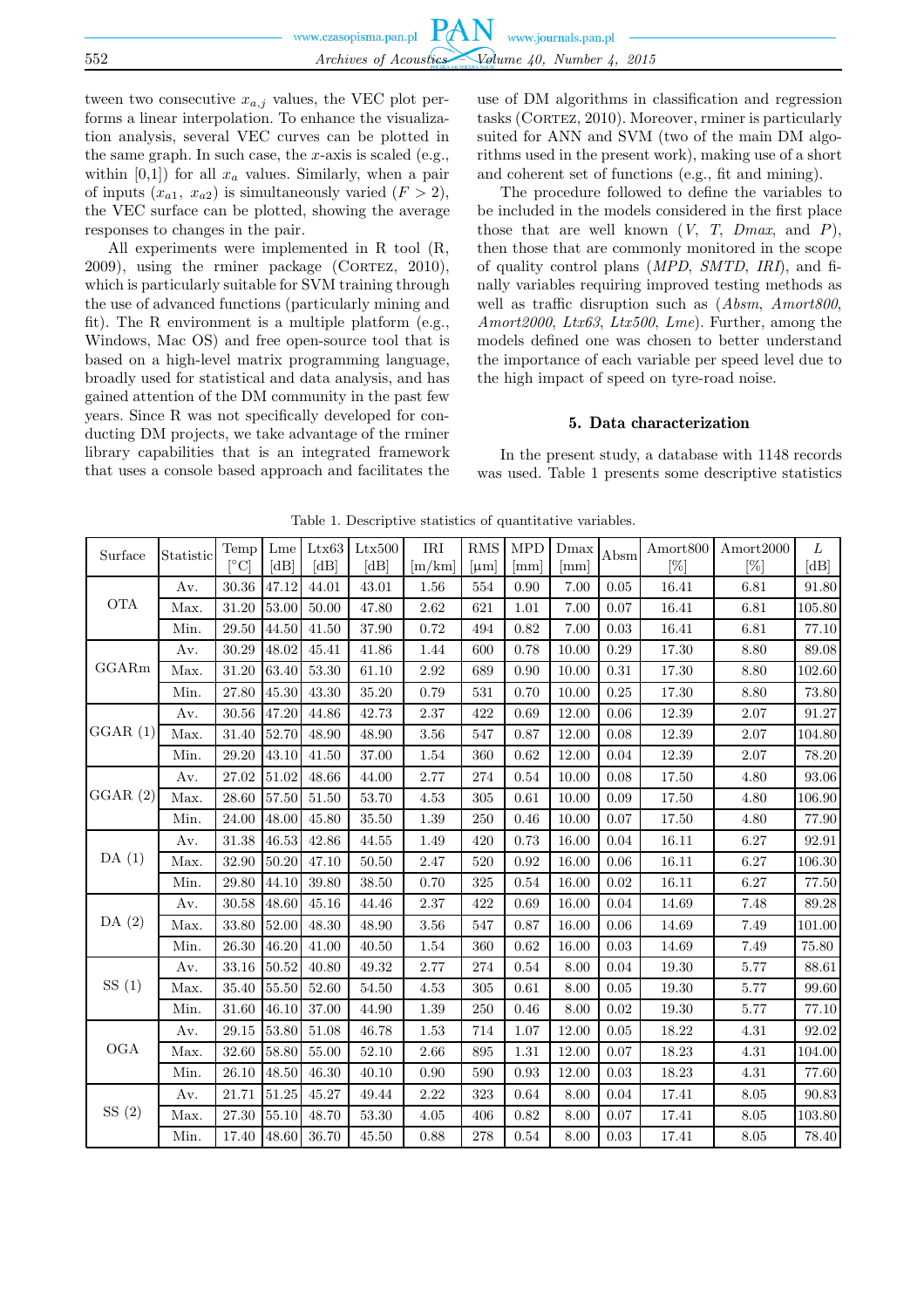

Fig. 2. Correlation matrix between all variables considered in this study.

(average, maximum, and minimum) of the variables analysed. Figure 2 summarizes the correlation matrix between all variables considered in this study. While on the right side of the figure the correlation coefficients are indicated, on the left side the corresponding graphs are plotted. From their analysis it is possible to observe a strong correlation between L and V and also between *MPD* and *SMTD*, as expected. Variables describing the megatexture have correlations among them lower than 0.76 and therefore may be used together. The remaining variables have weak correlations. For these reasons all variables were used in the models presented in the following sections.

#### 6. Results and analysis

To better understand the importance of each variable on tyre-road noise prevision, two approaches of the problem were considered. Initially, basic variables which are currently and easily measured, whose effects on tyre-road noise are recognized, were introduced in the models. Those variables were *V*, *Temp*, and *Dmax*. To this basic set of variables other variables related to surface irregularity such as *MPD*, *RMS*, and *IRI* were added. In order to verify whether the identification of the type of surface  $(P)$  affected models' quality, this variable was also considered.

In the second stage, variables which are not frequently measured and characterise sound absorption and damping were added to the basic set (*Absm*, *Amort800*, *Amort2000*). Afterwards all variables characterizing pavement irregularities, including megatexture, were added to the model (*MPD*, *RMS*, *IRI*, *Ltx63*, *LTx500*, and *Lme*), because these variables were expected to have a significant importance in the models.

Finally, from the 13 models tested, one was chosen to model tyre-road noise by speed level. Therefore, four additional models were set and analysed.

### *6.1. Results considering basic and irregularity variables*

Table 2 presents the global metrics of the 5 models first set. The metric  $R^2$  does not seem to be adequate to analyse models performance due to its lack of sensitivity to variable changing, which is not the case of the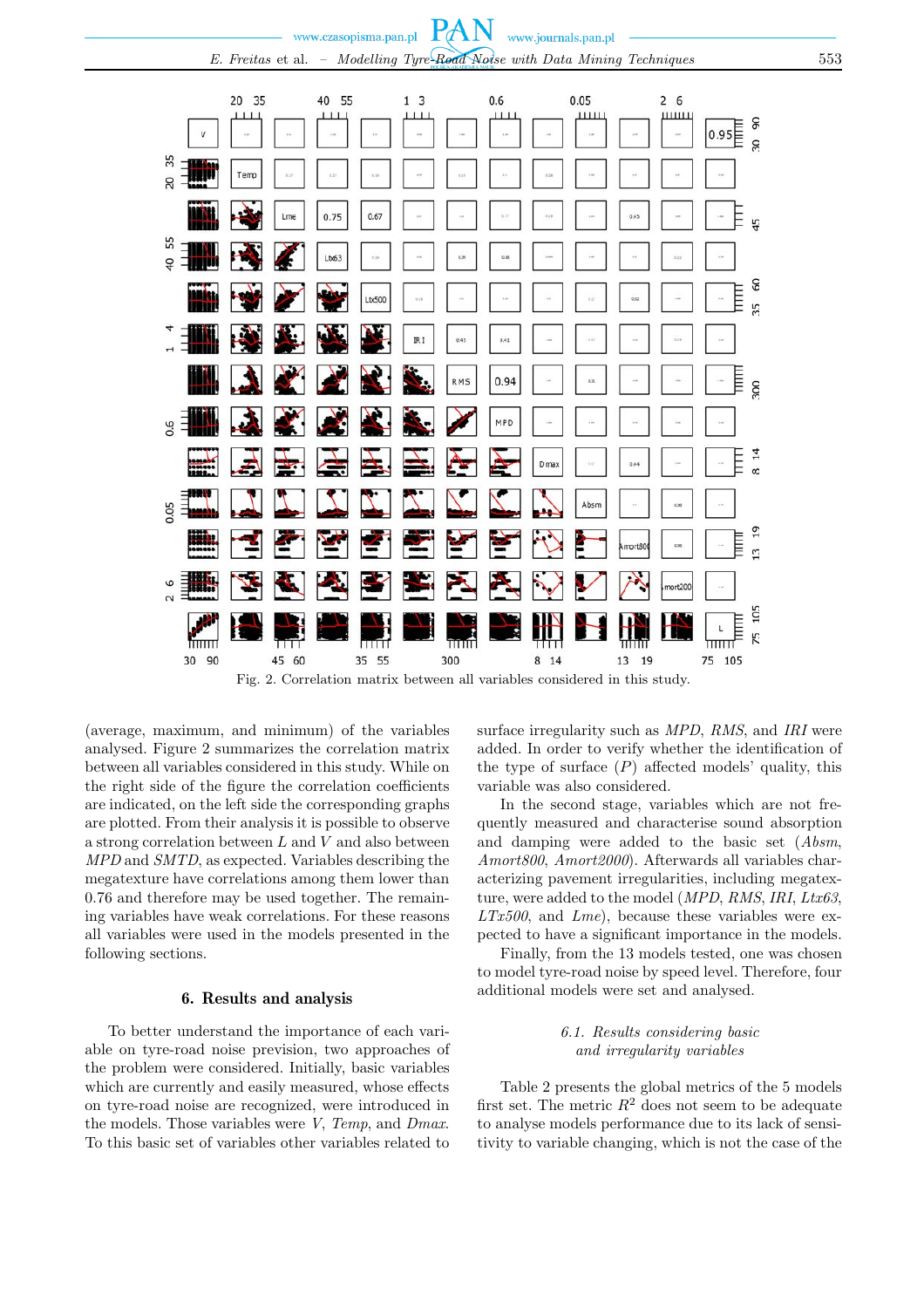Table 2. Global metrics of the models considering basic and irregularity variables (**bold** denotes best predictive metric values.

| Variables        |            | Model        |                |              |                |                |  |  |  |
|------------------|------------|--------------|----------------|--------------|----------------|----------------|--|--|--|
|                  |            | M1           | M <sub>2</sub> | M3           | M <sub>4</sub> | M <sub>5</sub> |  |  |  |
| $\boldsymbol{P}$ |            |              |                | ✓            | ✓              | ✓              |  |  |  |
| $\bar{V}$        |            | ✓            | ✓              | $\checkmark$ | $\checkmark$   | ✓              |  |  |  |
| Temp             |            | $\checkmark$ | ✓              | $\checkmark$ |                | ✓              |  |  |  |
| Dmax             |            | ✓            | ✓              | ✓            | ✓              | ✓              |  |  |  |
| MPD              |            | $\checkmark$ |                | ✓            |                | ✓              |  |  |  |
| RMS              |            |              | $\checkmark$   |              | $\checkmark$   |                |  |  |  |
| <b>IRI</b>       |            |              |                |              |                | ✓              |  |  |  |
|                  | MR.        | 0.93         | 0.93           | 0.93         | 0.93           | 0.93           |  |  |  |
| $\,R^2$          | <b>NN</b>  | 0.96         | 0.96           | 0.96         | 0.96           | 0.96           |  |  |  |
|                  | <b>SVM</b> | 0.96         | 0.96           | 0.96         | 0.96           | 0.96           |  |  |  |
|                  | MR.        | 2.07         | 2.05           | 2.03         | 2.05           | 2.05           |  |  |  |
| <b>RMSE</b>      | <b>NN</b>  | 1.57         | 1.57           | 1.47         | 1.49           | 1.48           |  |  |  |
|                  | <b>SVM</b> | 1.59         | 1.60           | 1.49         | 1.51           | 1.53           |  |  |  |
| MAD              | MR.        | 1.60         | 1.59           | 1.56         | 1.58           | 1.58           |  |  |  |
|                  | <b>NN</b>  | 1.25         | 1.24           | 1.15         | 1.16           | 1.16           |  |  |  |
|                  | <b>SVM</b> | 1.26         | 1.25           | 1.15         | 1.16           | 1.19           |  |  |  |

other metrics. Nevertheless, it should be highlighted that high quality  $R^2$  values (i.e.,  $> 0.9$ ) were achieved for all 5 models.

With respect to the performance of the modelling algorithm, the ANN provided the lowest RMSE and MAD values and it is less sensitive than the SVM model to variable changes.

The effect of each variable added to the base set of variables was analysed by comparing the models' metrics (RMSE and MAD). By comparing model M1 to M2, it can be concluded that *RMS* and *MPD* have similar results. Moreover, introducing the variable that identifies the type of surface  $(P)$  improves significantly the results. The best model was achieved in this way (M3). Hence, adding IRI reduced the performance of the model (M5).

Because the number of surfaces of each type is relatively small and their designation/classification might be different in several countries, it was decided to not include this variable in the next modelling phases.

As a result of these findings, Fig. 3 compares the relative importance of each variable according to M1, M2, M3, and M4 models (algorithm ANN). From its analysis, it is clearly observed that  $V$  has the highest impact in L prediction, presenting a relative importance higher than 60%. This was already expected due to the strong correlation between  $V$  and  $L$ , as shown in Fig. 2. Among the remaining variables, *Dmax* seems to be the second variable more preponderant in L prediction. Comparing *RMS* and *MPD* variables in M1 and M3 models as well as in M2 and M4, we can conclude that both variables have a similar impact on L prediction and so it is equivalent to use one or another, which validates previous conclusions about these variables. Because *MPD* is used to characterize road pavement materials more often than *RMS* and is adopted by many road administrations, preference will be given to *MPD* in modelling.

The importance of *Temp* is similar among all models and close to the importance of *MPD*.



Fig. 3. Relative importance of each variable according to models M1, M2, M3, and M4.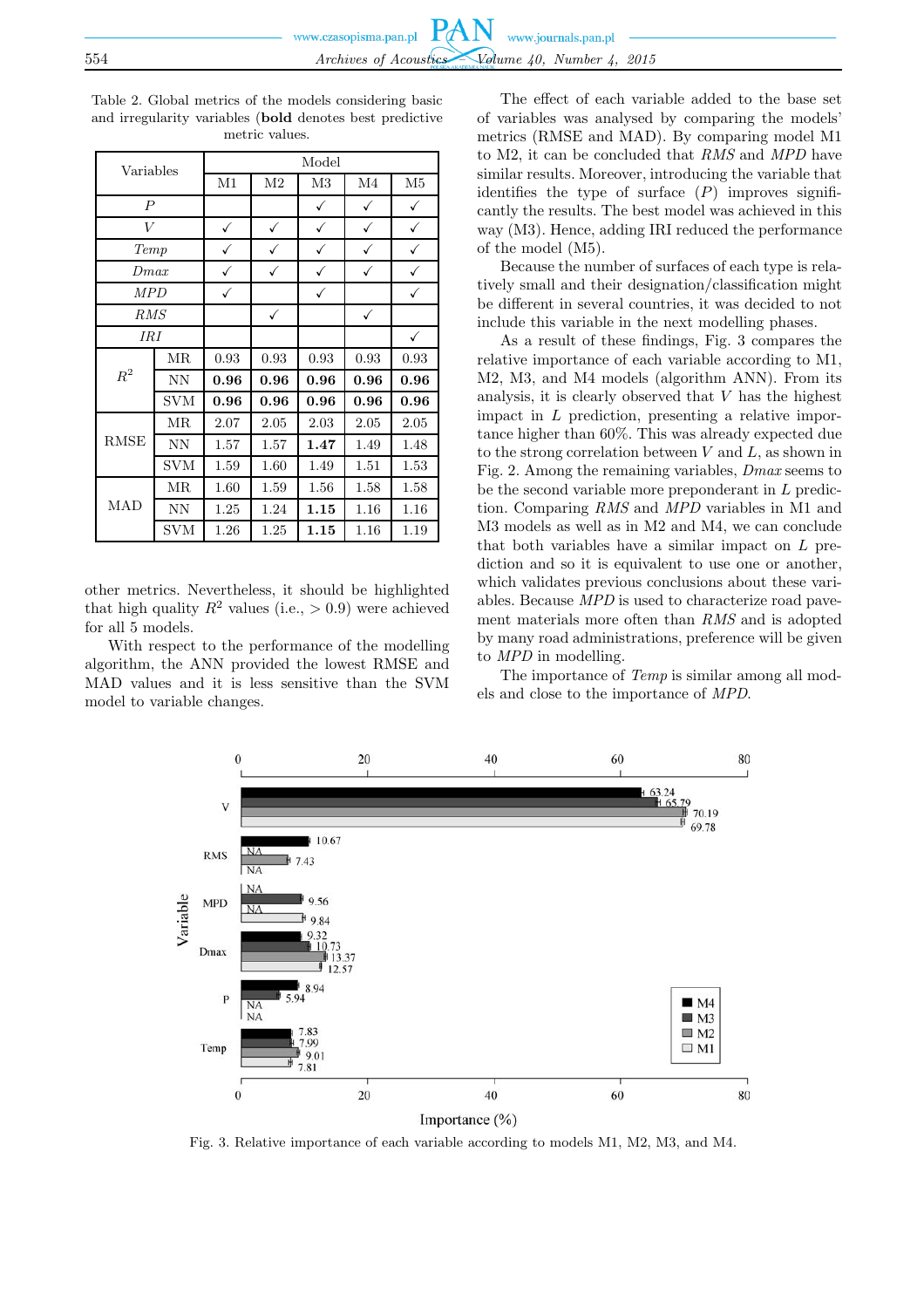#### *6.2. Results considering basic and enhanced variables*

Table 3 presents the metrics of the models considering basic variables, absorption, damping, macro and megatexture, and unevenness.

Table 3. Global metrics of the models considering basic and enhanced variables (**bold** denotes best predictive metric values).

| Variables                 |            | Model        |              |              |              |              |              |              |              |  |  |
|---------------------------|------------|--------------|--------------|--------------|--------------|--------------|--------------|--------------|--------------|--|--|
|                           |            |              | M7           | M8           | M9           | M10          | M11          | $\rm M12$    | M13          |  |  |
| $\overline{V}$            |            | $\checkmark$ | $\checkmark$ | $\checkmark$ | $\checkmark$ | $\checkmark$ | $\checkmark$ | $\checkmark$ | $\checkmark$ |  |  |
| Temp                      |            | ✓            | $\checkmark$ | $\checkmark$ | $\checkmark$ | $\checkmark$ | $\checkmark$ | $\checkmark$ | $\checkmark$ |  |  |
| Dmax                      |            | ✓            | $\checkmark$ | ✓            | $\checkmark$ | ✓            | $\checkmark$ | $\checkmark$ | ✓            |  |  |
| Abs                       |            | $\checkmark$ |              |              |              |              |              |              |              |  |  |
| Amort 800                 |            |              | $\checkmark$ | ✓            | $\checkmark$ | $\checkmark$ | $\checkmark$ | $\checkmark$ | $\checkmark$ |  |  |
| Amort 2000                |            |              | ✓            | $\checkmark$ | $\checkmark$ | $\checkmark$ | $\checkmark$ | $\checkmark$ | $\checkmark$ |  |  |
|                           | <b>MPD</b> |              |              | ✓            | $\checkmark$ | $\checkmark$ | ✓            | $\checkmark$ | $\checkmark$ |  |  |
| RMS                       |            |              |              |              | $\checkmark$ | $\checkmark$ |              |              | $\checkmark$ |  |  |
| <b>IRI</b>                |            |              |              |              |              | $\checkmark$ | $\checkmark$ | $\checkmark$ | $\checkmark$ |  |  |
| Ltx63                     |            |              |              |              |              |              |              | $\checkmark$ | $\checkmark$ |  |  |
| Ltx500                    |            |              |              |              |              |              |              | $\checkmark$ | $\checkmark$ |  |  |
|                           | Lme        |              |              |              |              |              |              | $\checkmark$ | $\checkmark$ |  |  |
|                           | MR         | 0.93         | 0.93         | 0.93         | 0.93         | 0.93         | 0.93         | 0.93         | 0.93         |  |  |
| $R^2$                     | <b>ANN</b> | 0.96         | 0.96         | 0.96         | 0.96         | 0.96         | 0.96         | 0.96         | 0.96         |  |  |
|                           | <b>SVM</b> | 0.96         | 0.96         | 0.96         | 0.96         | 0.96         | 0.96         | 0.96         | 0.96         |  |  |
|                           | MR         | 2.05         | 2.01         | 2.00         | 1.99         | 1.98         | 2.00         | 2.00         | 1.99         |  |  |
| <b>RMSE</b><br><b>MAD</b> | <b>ANN</b> | $1.59\,$     | 1.48         | 1.48         | 1.47         | 1.48         | 1.48         | 1.52         | 1.50         |  |  |
|                           | <b>SVM</b> | 1.57         | 1.48         | 1.54         | 1.53         | 1.52         | 1.53         | 1.56         | 1.56         |  |  |
|                           | MR         | 1.59         | 1.54         | 1.53         | 1.53         | 1.53         | 1.53         | 1.52         | 1.53         |  |  |
|                           | <b>ANN</b> | 1.26         | 1.15         | 1.15         | 1.14         | 1.15         | 1.15         | 1.19         | 1.17         |  |  |
|                           | <b>SVM</b> | 1.23         | 1.15         | 1.19         | 1.17         | 1.17         | 1.18         | 1.20         | 1.20         |  |  |

As far as model metrics and techniques are concerned, some of the previous results were confirmed. Thus, although excellent  $R^2$  values were achieved, this metric is not adequate to analyse models' performance due to its lack of sensitivity to changes in the variables adopted. The ANN model delivered the best performance and it is again less sensitive than SVM to changes in the variables used.

The effect of each variable added to the base set of variables on models performance was analysed once more by comparing models metrics (RMS and MAD).

With model M6, it was intended to analyse the effect of sound absorption on the results. When compared to the effect of *MPD* (M1) the effect of absorption (M6) was small, probably due to the fact that most of the surfaces are reflective, and therefore absorption variability is low. For these reasons this variable was excluded from further analysis. Nevertheless, future research should include more

open graded and porous surface layers because absorption might be important at near field measurements.

After introducing the damping variables (M7), MAD improved by about 10% regarding M6.

Moreover, adding *MPD* to the base set and damping variables did not affect the results (M8). It should be noted that a slight improvement was achieved when using *MPD* and RMS together (M9). This performance was not expected because these variables are highly correlated as shown in Fig. 2. The introduction of *IRI* (M10 and M11) and then megatexture (M12 and M13) variables did not improve models' performance; in fact it decreased their performance.

Given the fact that in terms of engineering *MPD* and *RMS* are not used together, the best results were achieved with model M7 which included the basic set of variables (*V*, *Temp*, *Dmax*) and damping variables (*Amort800* and *Amort2000*). Interestingly, M7 and M3 performances are similar and considerably better, by about 10% for MAD, than M1 and M2 performances (see Table 2). This means that damping variables have an effect on model results equivalent to the type of surface.

An interesting feature of DM models is the possibility to compare the importance of each variable integrated in the model. Considering the reasons presented before, within this group of eight models, four were chosen for a more detailed study: M7, M8, M11, and M12. From the analysis of Fig. 4 that compares the relative importance of each input variable in L prediction according to those models (ANN algorithm), once again the high importance of  $V$  in  $L$  prediction can be observed. Figure 4 also shows that *Amort2000* and *Amort800* are also important in L prediction and depend on the importance of the remaining variables, which is not the case of *Dmax*. On the other hand, *Ltx63*, *Ltx500*, and *IRI* present the lowest influence in L prediction. In its turn, *Lme* had a similar importance to *Temp* and *MPD* (about 6%).

The low influence of the megatexture on noise is probably due to the fact that the pavements tested had no visible degradations. Megatexture might be important to predict tyre-road noise in old pavements, such as other parameters like cracking. *IRI* is related to pavement long wave deviations and therefore the expected impact of this variable was low. Similar to the megatexture, this pavement condition parameter might have a higher contribution in an advanced stage of pavements lifespan. These parameters reflect construction quality defects which evolve with time due to vehicles' loading and degradations development. Furthermore, the effect of degradations on tyre-road noise was not sufficiently studied to be incorporated in noise modelling. Therefore *IRI* and megatexture seem to be good parameters to predict tyre-noise of old pavements.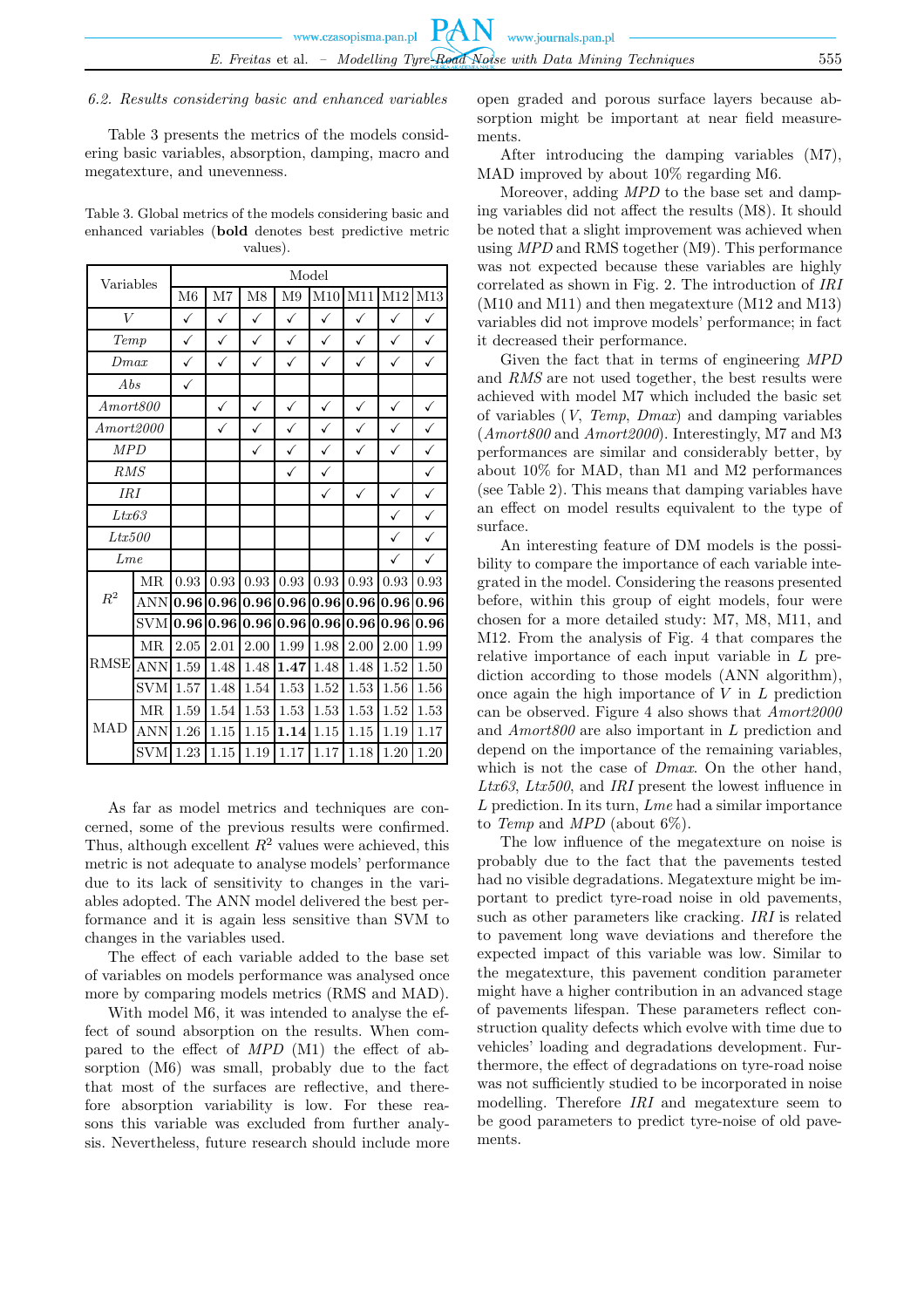#### **PAN** www.czasopisma.pan.pl www.journals.pan.pl 556 *Archives of Acoustics – Volume 40, Number 4, 2015*



Fig. 4. Relative importance of each variable according to models M7, M8, M11, and M12.

In this context, the models developed in this work are capable of predicting tyre-road noise when surfaces are still new or in an early stage of their lives and therefore they can be used for design.

Among the set of the four models previously analysed, M8 was chosen to study the average impact of the input variables in the fit model for the ANN algorithm through the VEC curves as is displayed in Fig. 5. These variables were: *Temp*, *MPD*, *Dmax*, *Amort800*, and *Amort2000*.



Fig. 5. VEC curves showing the average effect of *TEMP*, *MPD*, *Dmax*, *Amort800*, and *Amort2000* in the predicted output, according to model M8 (ANN algorithm).

In general terms, model variables do not have a linear trend with the predicted noise. Bearing in mind that noise was measured with truck reference tyres, in terms of engineering the VEC curves show quite well the input variables sensitivity.

#### *6.3. Models' results per speed level*

Based on the previous results, variables *Temp*, *MPD*, *Dmax*, *Amort800*, and *Amort2000* were chosen to model tyre-road noise by speed level. Table 4 shows the global metrics for speeds from 30 km/h to 90 km/h.

Table 4. Global metrics of the models for speed level (**bold** denotes best values).

| Speed(km/h) |            | 30   | 50   | 70   | 90   |
|-------------|------------|------|------|------|------|
|             | МR         | 0.33 | 0.30 | 0.40 | 0.35 |
| $R^2$       | <b>ANN</b> | 0.38 | 0.41 | 0.44 | 0.32 |
|             | <b>SVM</b> | 0.39 | 0.42 | 0.50 | 0.34 |
|             | MR.        | 1.32 | 1.53 | 1.82 | 1.73 |
| <b>RMSE</b> | <b>ANN</b> | 1.29 | 1.41 | 1.80 | 1.78 |
|             | <b>SVM</b> | 1.26 | 1.41 | 1.68 | 1.76 |
|             | MR.        | 0.99 | 1.20 | 1.43 | 1.41 |
| MAD         | <b>ANN</b> | 1.00 | 1.11 | 1.40 | 1.44 |
|             | <b>SVM</b> | 0.97 | 1.11 | 1.33 | 1.44 |

In general all metrics are sensitive to speed changes. The metric  $R^2$  decreased significantly, while RMSE and MAD had similar results, when compared to the models presented in Tables 2 and 3. Additionally, the algorithm SVM delivered the best performance which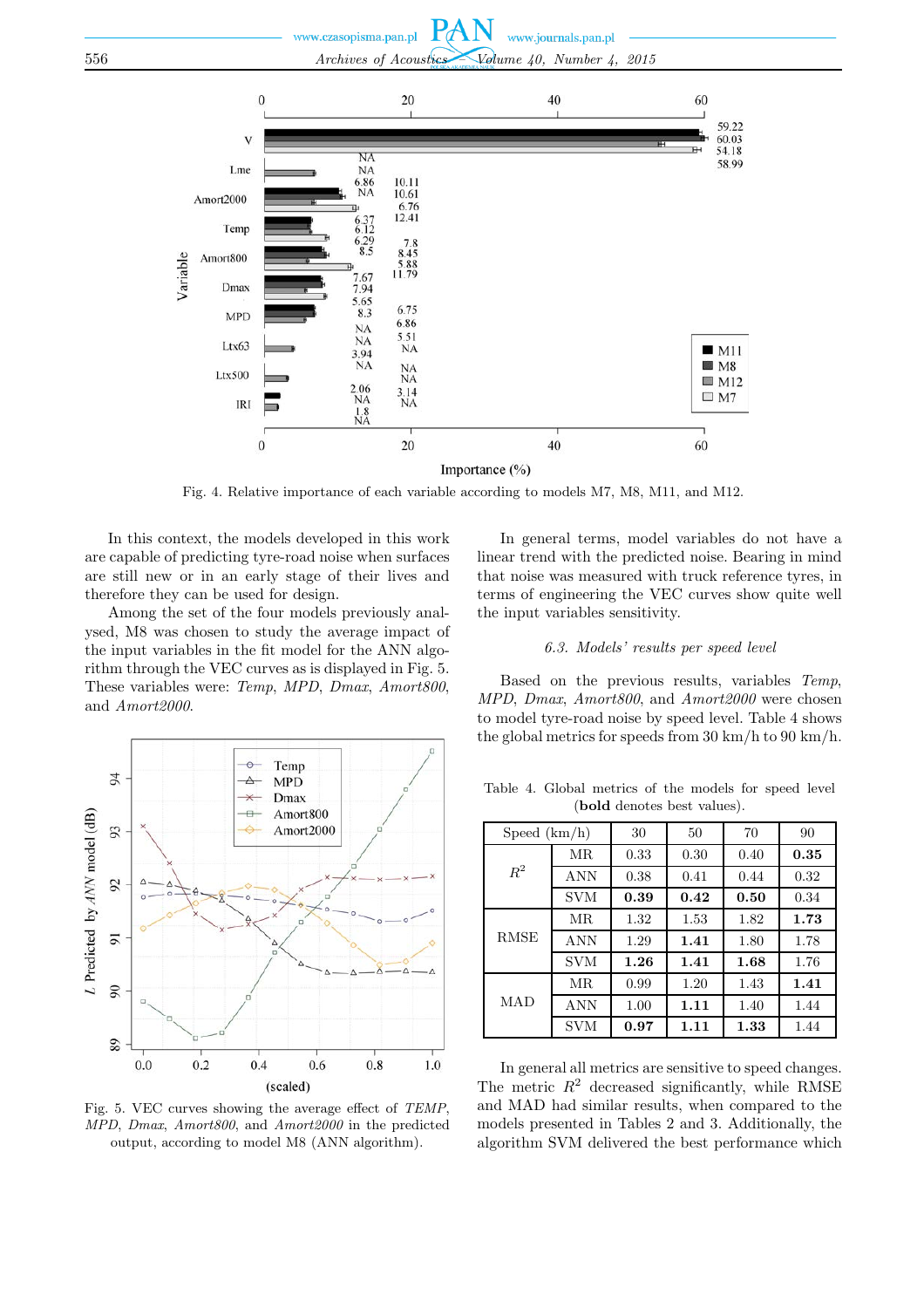depends on speed. From Fig. 6 and Table 4 it can be seen that with the increase of the speed of the tyreroad in noise tests the models' performance decreases. The highest decrease is observed between 50 km/h and 70 km/h. This can be the result of a higher variability of noise level at the speed of 70 km/h, as it can been seen in Fig. 7.



Fig. 6. Models performance (based on MAD error) as a function of traffic speed (mean and standard deviation).



Fig. 7. Relationship between tyre-road noise and traffic speed (mean and standard deviation).

This suggests that an optimal testing speed may exist for tyre-road noise modelling at low speed levels and high speed levels.

From the comparison of the relative importance of each variable presented in Fig. 8, it can be observed that for tyre-road noise tests carried at 30 km/h,



Fig. 8. Comparison of the relative importance of each variable per speed level.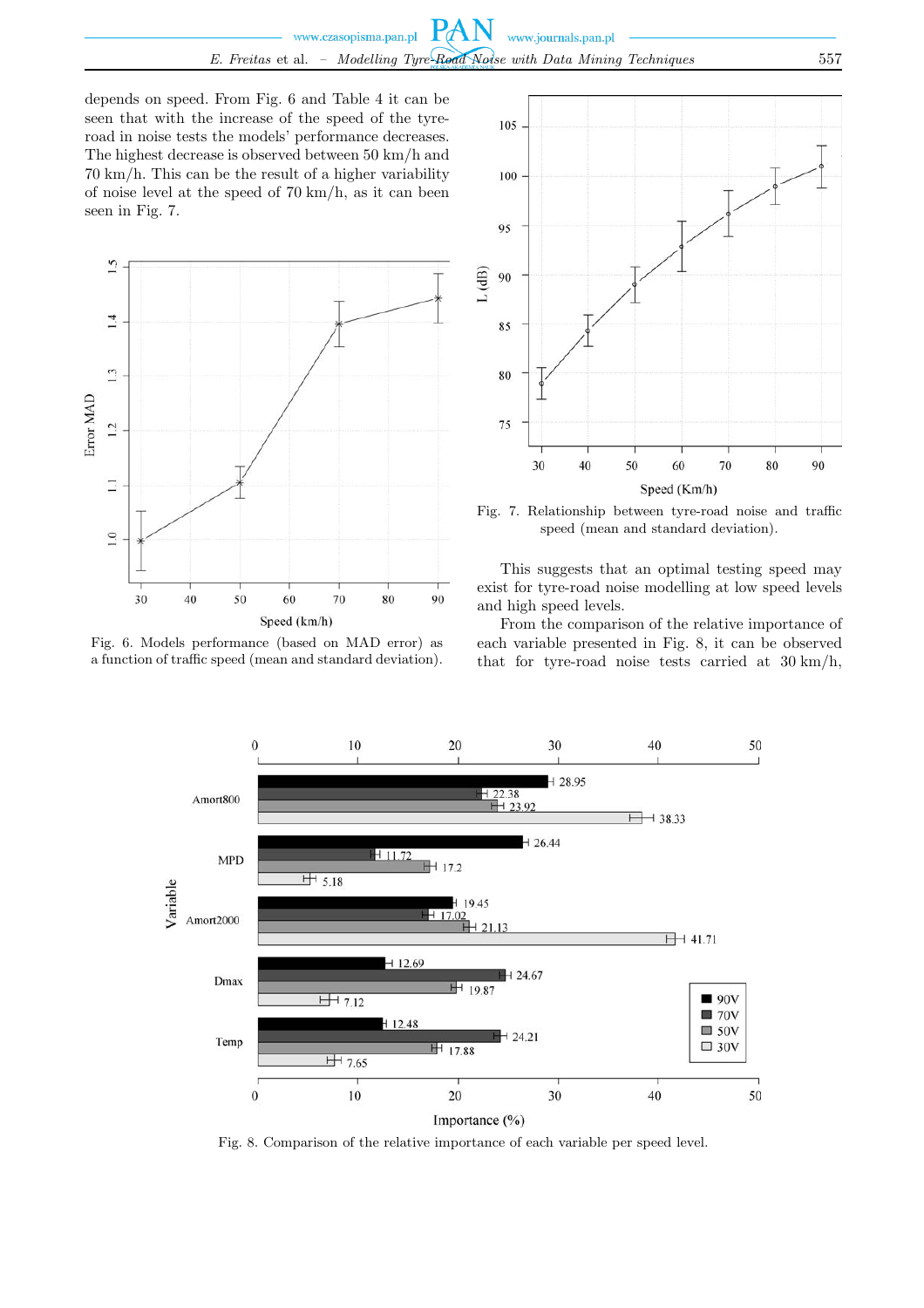*Amort800* and *Amort2000* have a total relative importance higher than 75%, whereas at 50 km/h, *Dmax* and *Temp* have the highest relative importance, totalling around 50%.

The importance of the damping variables seems to reduce with increasing speed, while *MPD*, *Dmax*, and *Temp* seem to raise their importance with increasing speed. This may be a result of the lower contact time between the tyre and the road, and consequently of the effect of each noise generation mechanism.

The sensitivity of modelling variables is displayed in Figs. 9 and 10 which show the VEC curves of *TEMP*, *MPD*, *Dmax*, *Amort800*, and *Amort2000*, according



Fig. 9. VEC curves showing the average influence of *Temp*, *MPD*, *Dmax*, *Amort800*, and *Amort2000* in the predictive output, according to the SVM model for 30 km/h.



Fig. 10. VEC curves showing the average influence of *Temp*, *MPD*, *Dmax*, *Amort800*, and *Amort2000* in the predicted output, according to the SVM model for 70 km/h.

to the SVM model, for 30 km/h and 70 km/h respectively.

In general terms, model variables do not have a linear trend with the predicted noise. Bearing in mind that noise was measured with truck reference tyres, in terms of engineering, the VEC curves are suitable.

By comparing Figs. 9 and 10 it is clearly seen that *Amort800* and *Amort2000* have more impact at low speeds. The slope of the curve is clearly higher at 30 km/h than at 70 km/h, while for *Dmax* the opposite is true.

#### 7. Conclusions and future work

In this paper it was demonstrated that Data Mining (DM) can be used successfully in tyre-road noise prevision. DM algorithms were applied for the first time in this work to model trucks tyre-road noise and to assess the importance of each variable integrated in the model. Furthermore, it allowed for carrying out a sensitivity analysis useful for verifying the appropriateness of the model in terms of engineering meaning.

By applying DM techniques, several models with very good tyre-road noise predictive capacity, as a function of speed and by speed level were achieved. From the thirteen variables tested, the combination of five of them has shown to be the most appropriate to predict noise: Speed, Temperature, Aggregate size, Mean Profile Depth, and predominantly damping at 800 Hz and 2000 Hz. The performance of the models with more than those five variables decreased; showing that the selection of appropriate variables is more important than the amount of variables included in the model. Also, they might be more important in late stages of pavements life because they evolve with time which is the case of *IRI* and megatexture. This issue should be object of further research.

Other significant results were also found:

- The metric  $R^2$  is not appropriated to analyse models' performance due to its lack of sensitivity to changes in the variables used;
- While the SVN and ANN algorithms have high quality predictive performances, the MR is not recommended, as it consistently produced the worst results;
- The separate performance of the macrotexture indicators *RMS* and *MPD* is similar, however, being highly correlated, these variables improved models' performance in combination;
- Damping variables had the highest importance in the models after speed, followed by *Dmax*, *MPD*, and *Temp* which had the approximately the same importance;
- *Ltx63*, *Ltx500*, and *IRI* present the lowest influence in L prediction;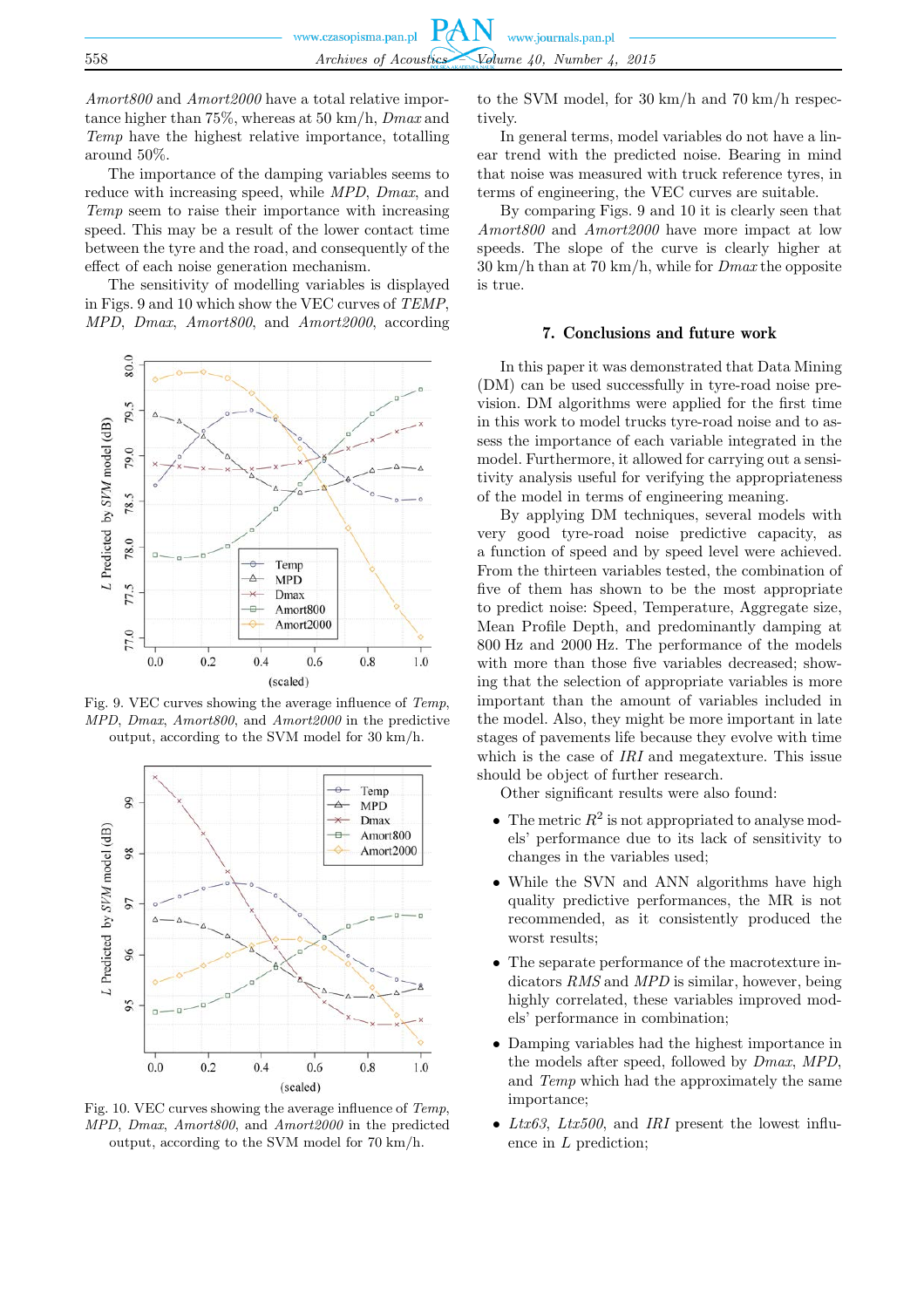- There was a clear decrease of model performance with speed. This may indicate that an optimal speed exists for tyre-road noise modelling;
- Importance of variables depends on the speed level. There is a clear trend for damping;
- VEC curves show a nonlinear trend of most variables with noise as expected.

The applicability of the models developed in this work is relevant for tyre-noise prediction in an early stage of road pavements surfaces' lives and therefore they can be used for design, however, it is limited to low voids surfaces and to measurements with the AVON V4 tyre which is expected to represent trucks tyre-noise. These limitations may be easily overcome in the future by repeating the experiment with other type of tyres, representative of light vehicles, including porous surfaces, and consequently absorption and other parameters such as surface cracking and other relevant pavement surface degradations.

#### Acknowledgments

This research was financed by FEDER Funds through "Programa Operacional Factores de Competitividade – COMPETE" and by Portuguese Funds through FCT – "Fundação para a Ciência e a Tecnologia", within the Project PEst-OE/ECI/UI4047/2014.

#### References

- 1. BUENO M., LUONG J., VIÑUELA U., TERÁN F., Paje S.E. (2011), *Pavement temperature influence on close proximity tire/road noise*, Applied Acoustics, 72, 11, 829–835.
- 2. Cherkassky V., Ma Y. (2004), *Practical Selection of SVM Parameters and Noise Estimation for SVM Regression*, Neural Networks, **17**, 1, 113–126.
- 3. Chopra A.K. (1995), *Dynamics of structures*, Prentice Hall Inc.
- 4. Chou J., Chiu C., Farfoura M., Al-Taharwa I. (2011), *Optimizing the prediction accuracy of concrete compressive strength based on a comparison of datamining techniques*, Journal of Computing in Civil Engineering, **25**, 3, 242–253.
- 5. Cortes C., Vapnik V. (1995), *Support-vector networks*, Machine learning, **20**, 3, 273–297.
- 6. Cortez P., Embrechts M. (2011), *Opening black box data mining models using sensitivity analysis*, IEEE Symposium on Computational Intelligence and Data Mining, CIDM 2011, IEEE, Paris, France, 341–348.
- 7. Cortez P., Embrechts M. (2013), *Using sensitivity analysis and visualization techniques to open black box data mining models*, Information Sciences, **225**, 1–17.
- 8. Cortez P. (2010), *Data mining with neural networks and support vector machines using the R/rminer tool*, Perner P. 10th Industrial conference on data mining,

advances in data mining: applications and theoretical aspects, Berlin, Germany: LNAI 617: Springer, 572– 583.

- 9. DEUFRAKO (2009), *Prediction and Propagation of Rolling Noise*, Final Report.
- 10. Domingos P. (2012), *A few useful things to know about machine learning*, Communications of the ACM, **55**, 10, 78–87.
- 11. EN ISO 13473-1 (2004), *Characterization of pavement texture by use of surface profiles – Part 1: Determination of Mean Profile Depth*.
- 12. Ertel W. (2009), *Introduction to Artificial Intelligence*, Springer.
- 13. EWINS (2000), *Modal Testing: Theory, Practice and Application*, Research Studies Press Ltd., UK.
- 14. Fayyad U., Piatetsky-Shapiro G., Smyth P. (1996a), *From data mining to knowledge discovery in databases*, AI magazine, **17**, 3, 37–54.
- 15. Fayyad U., Piatetsky-Shapiro G., Smyth P. (1996b), *The KDD process for extracting useful knowledge from volumes of data*, Communications of the ACM, **39**, 11, 27–34.
- 16. FREITAS E., RAIMUNDO I., INÁCIO O., PEREIRA P. (2010), *In situ assessment of the normal incidence sound absorption coefficient of asphalt mixtures with a new impedance tube*, 39th International Congress and Exposition on Noise Control Engineering – INTER-NOISE 2010, Lisbon.
- 17. FREITAS E., MENDONCA C., SANTOS J.A., MURTEIra C., Ferreira J.P. (2012), *Traffic noise abatement: How different pavements, vehicle speeds and traffic densities affect annoyance levels*, Transportation Research Part D: Transport and Environment, **17**, 4, 321–326.
- 18. Gołębiewski R. (2008), *Changes in the acoustic properties of road porous surface with time*, Archives of Acoustics, **33**, 2, 151–164.
- 19. Gomes Correia A., Cortez P., Tinoco J., Marques R. (2013), *Artificial Intelligence Applications in Transportation Geotechnics*, Geotechnical and Geological Engineering, **31**, 3, 861–879.
- 20. Hamel L. (2009), *Knowledge Discovery with Support Sector Machines*, Wiley-Interscience.
- 21. Hastie T., Tibshirani R., Friedman J. (2009), *The Elements of Statistical Learning: Data Mining, Inference, and Prediction*, 2nd Edition, Springer-Verlag.
- 22. ISO 11819-1 (1997), *Acoustics Method for measuring the influence of road surfaces on traffic noise – Part 1: statistical pass-by method*.
- 23. ISO CD 11819-2 (2000), *Acoustics Method for Measuring the Influence of Road Surfaces on Traffic Noise – Part 1: The Close Proximity Method*.
- 24. ISO 13473-5 (2009), *Characterization of pavement texture by use of surface profiles – Part 5: Determination of megatexture*.
- 25. Kaczmarek T., Preis A. (2010), *Annoyance of timevarying road-traffic noise*, Archives of Acoustics, **35**, 3, 383–393.